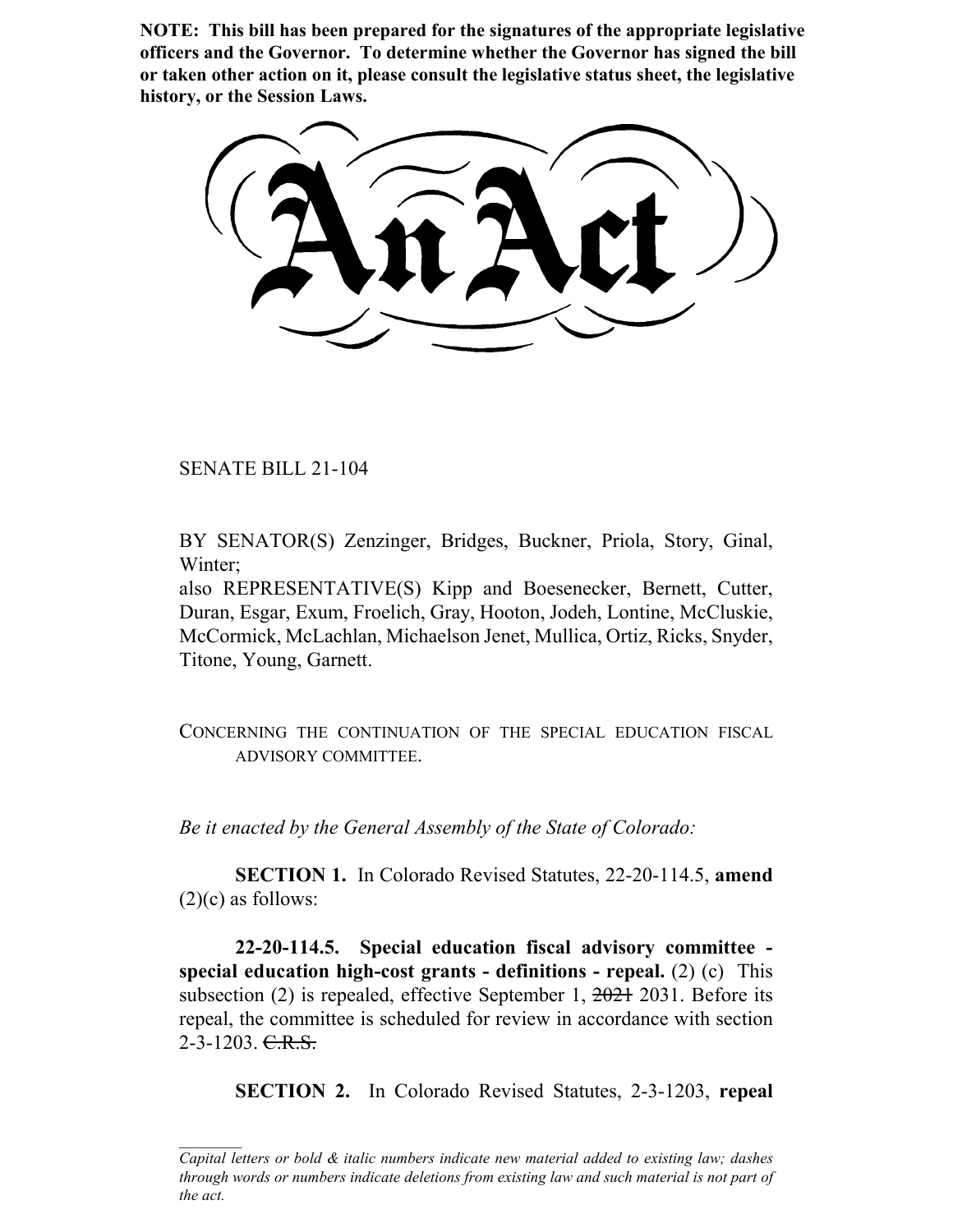$(12)(a)(IV)$ ; and **add**  $(22)$  as follows:

**2-3-1203. Sunset review of advisory committees - legislative declaration - definition - repeal.** (12) (a) The following statutory authorizations for the designated advisory committees will repeal on September 1, 2021:

(IV) The Colorado special education fiscal advisory committee created in section  $22-20-114.5$  (2), C.R.S.;

(22) (a) THE FOLLOWING STATUTORY AUTHORIZATIONS FOR THE DESIGNATED ADVISORY COMMITTEES WILL REPEAL ON SEPTEMBER 1, 2031:

(II) THE COLORADO SPECIAL EDUCATION FISCAL ADVISORY COMMITTEE CREATED IN SECTION 22-20-114.5.

(b) THIS SUBSECTION (22) IS REPEALED, EFFECTIVE SEPTEMBER 1, 2033.

**SECTION 3. Effective date.** This act takes effect September 1, 2021.

**SECTION 4. Safety clause.** The general assembly hereby finds,